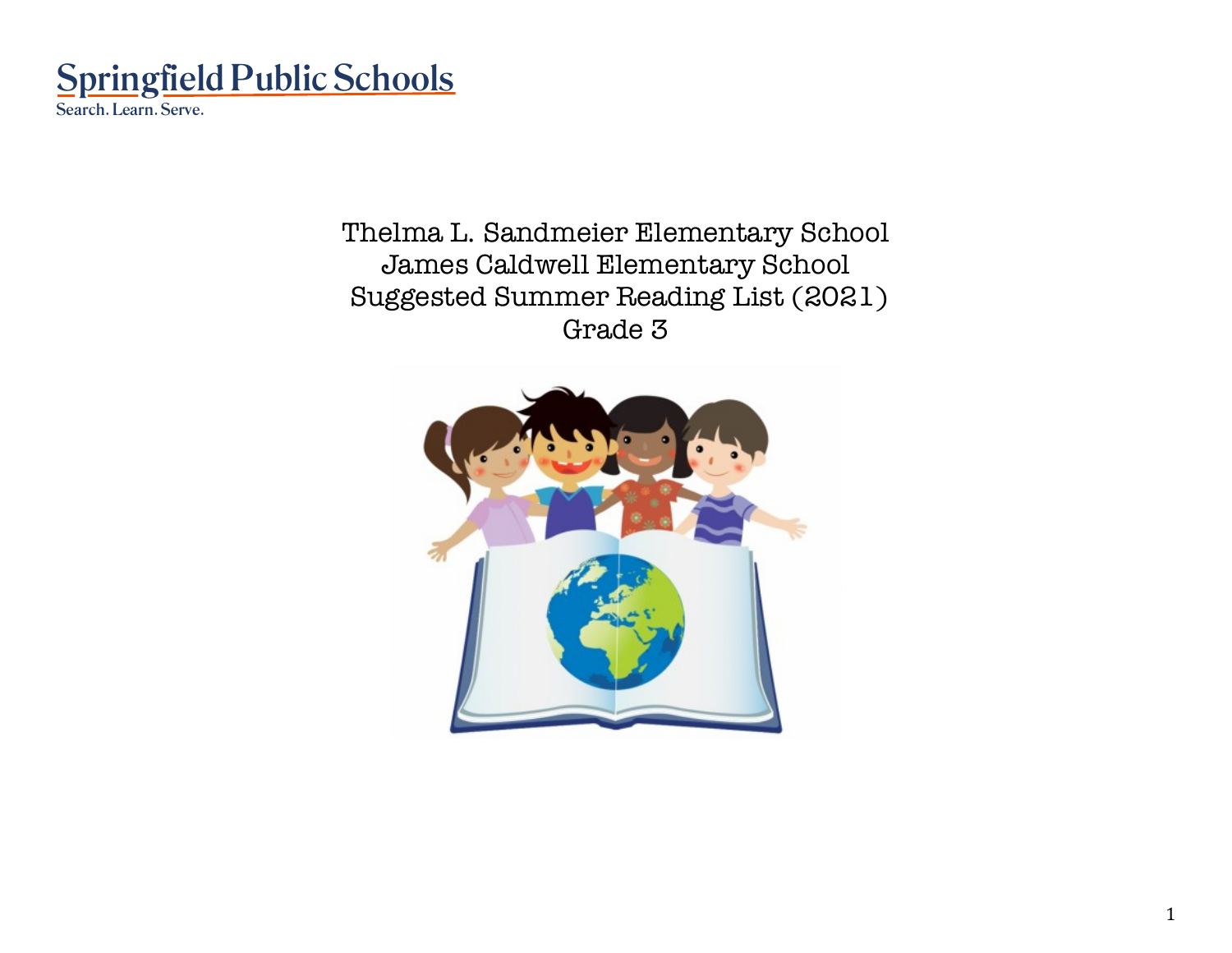## Springfield Public Schools

Search. Learn. Serve.

|                                      |                                                                                 | Preller, James            | <b>Jigsaw Jones (series)</b>             |
|--------------------------------------|---------------------------------------------------------------------------------|---------------------------|------------------------------------------|
| <b>Realistic Fiction</b>             |                                                                                 | Ron, Roy                  | A-Z Mysteries (series)                   |
| Auch, Mary Jane                      | I Was a Third Grade Science Project                                             | Ron, Roy                  | <b>Calendar Mysteries (series)</b>       |
| Bridges, Shirin Yim                  | <b>Ruby's Wish</b>                                                              | Sobol, Donald             | <b>Encyclopedia Brown: Boy Detective</b> |
| Barnes, Derrick                      | <b>Ruby and the Booker Boys</b>                                                 |                           |                                          |
| Barrows, Annie                       | <b>Ivy and Bean (series)</b>                                                    | <b>Realistic Fiction</b>  |                                          |
| Brown, Jeff                          | <b>Flat Stanley (series)</b>                                                    | Grimes, Nikki             | Dyamonde Daniel: Rich                    |
| Bulla, Clyde Robert                  | <b>The Chalk Box Kid</b>                                                        | Gutman, Dan               | <b>My Weird School (series)</b>          |
| Cameron, Ann                         | <b>The Story Julian Tells</b>                                                   | Gutman, Dan               | <b>My Weirder School (series)</b>        |
| Catling, Patrick Skene               | <b>The Chocolate Touch</b>                                                      | Ho, Alvin                 | <b>Ruby Lu (series)</b>                  |
| Christopher, Matt                    | The Spy on Third Base and others in the Peach Street<br><b>Mudders (series)</b> | Maddox, Jake              | <b>Jake Maddox (series)</b>              |
| Cleary, Beverly                      | Ramona Quimby (series)                                                          | Kline, Suzy               | Herbie Jones (series)                    |
| Clements, Andrew                     | <b>Frindle</b>                                                                  |                           |                                          |
| Danzinger, Paula                     | <b>Amber Brown is Not a Crayon (series)</b>                                     | Kline, Suzy               | <b>Horrible Harry (series)</b>           |
| DeGross, Monalisa                    | Donovan's Word Jar                                                              | Lindgren, Astrid Ericsson | <b>Pippi Longstocking (series)</b>       |
| Estes, Eleanor                       | <b>The Hundred Dresses</b>                                                      |                           |                                          |
|                                      |                                                                                 | Lowry, Lois               | <b>Gooney Bird Greene and the Room</b>   |
| <b>Mystery</b>                       |                                                                                 | McDonald, Megan           | <b>Judy Moody (series)</b>               |
| Adler, Davie                         | Cam Jansen (series)                                                             | McDonald, Megan           | <b>Stink (series)</b>                    |
| Avi                                  | Who Stole the Wizard of Oz                                                      | Miles, Ellen              | <b>Puppy Place (series)</b>              |
| Chandler-Warner, Gertrude            | <b>The Boxcar Children (series)</b>                                             | Myers, Christopher        | Wings                                    |
| Howe, James                          | <b>Bunnicula</b> (series)                                                       | Spinelli, Jerry           | <b>Third Grade Angels</b>                |
| Keene, Carolyn &<br>Pamintuan, Macky | Nancy Drew and the Clue Crew (series)                                           | Weeks, Sarah              | <b>Save Me A Seat</b>                    |
| Levy, Elizabeth                      | A Mammoth Mix-Up (Brian & Pea Brain Mystery Series)                             | Winkler, Henry            | Here's Hank (series)                     |

Maccarone, Grace **The Haunting of Grade Three**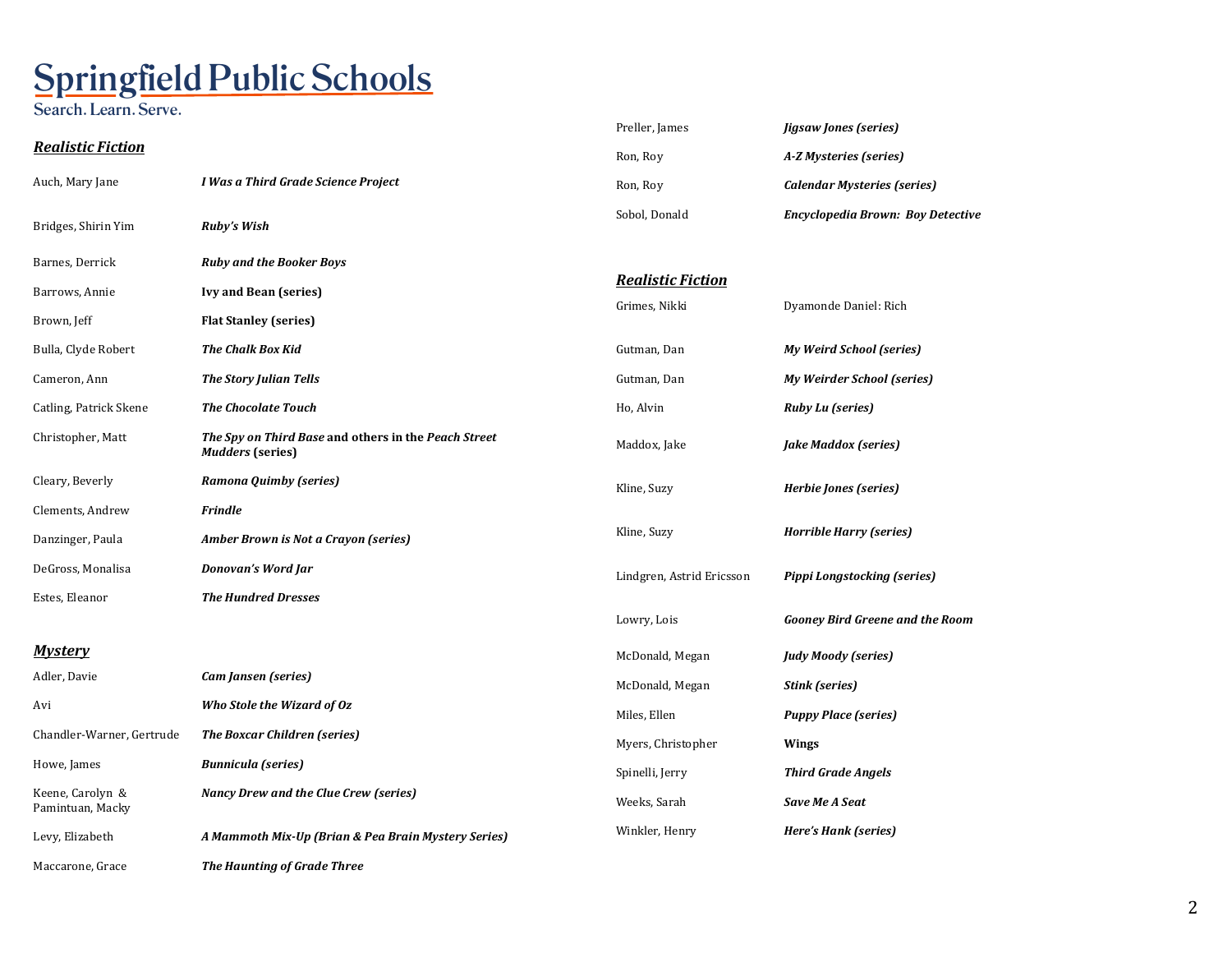### Springfield Public Schools

Search. Learn. Serve.

### *Fantasy*

| Atwater, Richard                    | Mr. Popper's Penguins                                                   | Stevens, Carla                          | <b>Lily and Miss Liberty</b>                      |
|-------------------------------------|-------------------------------------------------------------------------|-----------------------------------------|---------------------------------------------------|
| Cleary, Beverly                     | <b>Ralph S. Mouse</b>                                                   | Wilder, Laura Ingalls                   | Little House in the Big Woods                     |
| Chabert, Jack                       | <b>Eerie Elementary Series</b>                                          |                                         |                                                   |
| Dahl, Ronald                        | <b>Fantastic Mr. Fox</b>                                                |                                         |                                                   |
| DiCamillo, Kate                     | <b>Mercy Watson (series)</b>                                            |                                         |                                                   |
| Hurwitz, Johanna                    | Pee Wee's Tale                                                          | <b>Biography</b><br>Bulla, Clyde Robert | <b>Pocahontas and the Strangers</b>               |
| Krulik, Nancy                       | <b>Katie Kazoo Books</b>                                                | Bulla, Clyde Robert                     | <b>Squanto: Friend of the Pilgrims</b>            |
| Meadows, Daisy                      | <b>Rainbow Magic (series)</b>                                           | Davidson, Margaret                      | <b>Helen Keller</b>                               |
| Osborne, Mary Pope                  | <b>Magic Tree House (series)</b>                                        | Davidson, Margaret                      | I Have a Dream: The Story of Martin Luther King   |
| Perelman, Helen                     | <b>Candy Fairies (series)</b>                                           | Edwards, Robert & Others                | Who Was (series)                                  |
| Scieszka, Jon                       | The Time Warp Trio: Knights of the Kitchen Table (series)               | Harrison, Vashti                        | Little Leaders: Bold Women in Black History       |
| Stilton, Geronimo<br>Vernon, Ursula | <b>Geronimo Stilton (series)</b><br><b>Danny Dragon Breath (series)</b> | Meltzer, Brad                           | I Am Neil Armstrong, ("I am" series)              |
| <b>Historical Fiction</b>           |                                                                         | Moore, Eva                              | The Story of George Washington Carver             |
| Ackerman, Karen                     | <b>The Night Crossing</b>                                               |                                         |                                                   |
| Adler, Susan                        | <b>Meet Samantha (American Girls Series)</b>                            |                                         |                                                   |
| Bulla, Clyde Robert                 | <b>Pirate's Promise</b>                                                 | <b>Historical Non-Fiction</b>           |                                                   |
| Coerr, Eleanor                      | <b>Sadako and the Thousand Paper Cranes</b>                             | Dragonwagon, Crescent                   | <b>Home Place</b>                                 |
| Hest, Amy                           | When Jessie Came Across the Sea                                         | Erlich, Amy                             | <b>The Story of Hannukkah</b>                     |
| Leighton, Maxine Rhea               | <b>An Ellis Island Christmas</b>                                        | Fritz, Jean                             | And Then What Happened, Paul Revere? (and others) |
| Mathis, Sharon Bell                 | <b>The Hundred Penny Box</b>                                            | Jakes, John                             | <b>Susanna of the Alamo</b>                       |
| Sandin, Joan                        | The Long Way to a New Land                                              | Kunhardt, Edith                         | PompeiiBuried Alive!                              |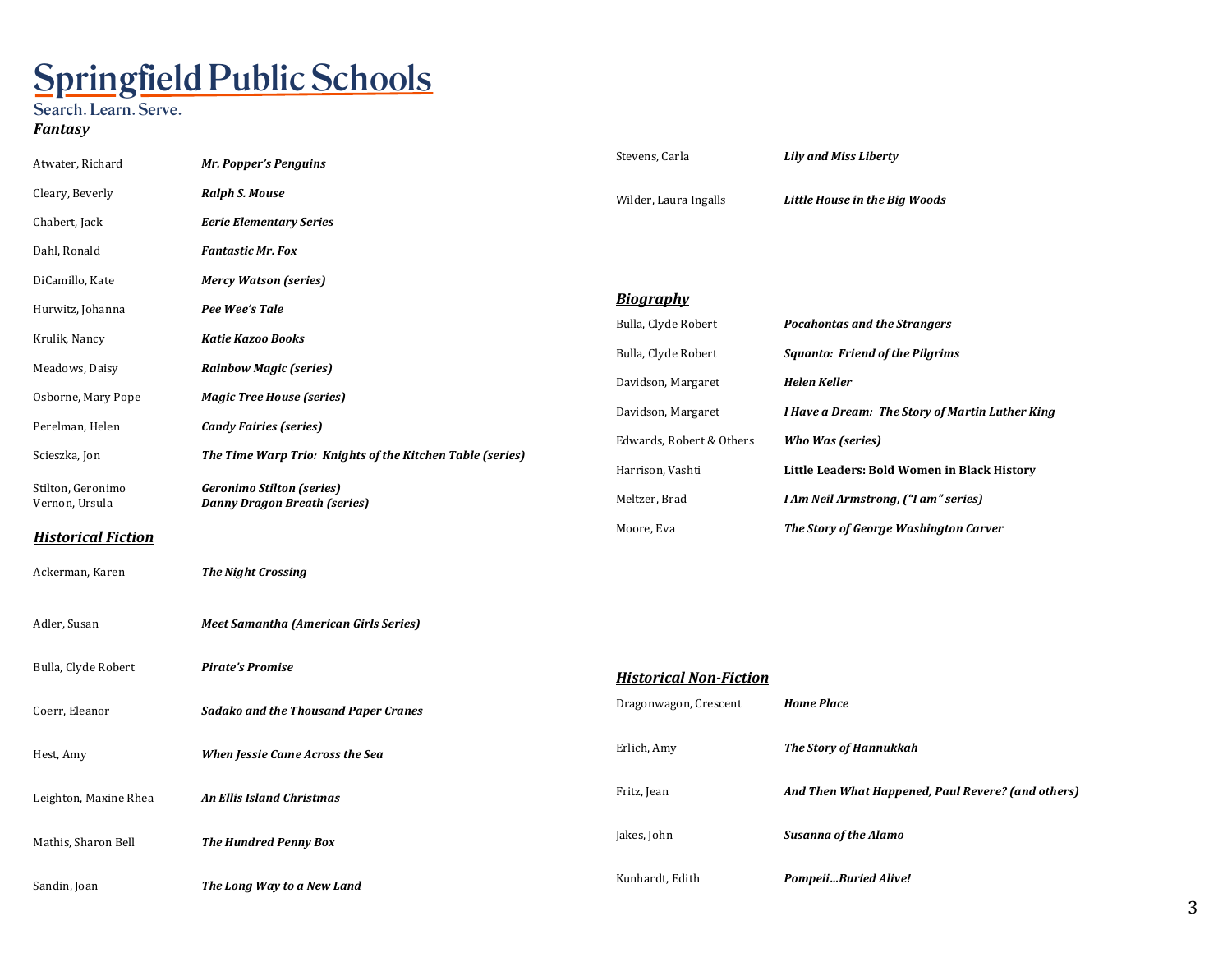# Springfield Public Schools

Search. Learn. Serve.

Tarshis, Lauren *I Survived Series*

Harvey, Miles **Look What Came From China (series)** Simon, Seymour **Mountains (and others)** 

Levine, Ellen *If You Traveled on the Underground Railroad (and others in this series)* 

Tarshis, Lauren *I Survived Series* 

*Biography*

| Adler, David                | <b>Athlete Biography Series</b>                            |
|-----------------------------|------------------------------------------------------------|
| O'Connor, Jim               | Jackie Robinson and the Story of All-Black Baseball        |
| Provensen, Alice and Martin | The Glorious Flight: Across the Channel with Louis Bleriot |
| Rockwell, Anne              | <b>Only Passing Through</b>                                |
| Sobol, Donald               | The Wright Brothers at Kitty Hawk                          |
| Stanley, Diane              | Leonardo da Vinci                                          |
| Stanley, Diane              | Cleopatra                                                  |

#### *Non-Fiction*

*Poetry*

| Calkhoven, Laurie | I Grew up to Be President                    | Hopkins, Lee Bennett  | My America: A Poetry Atlas of the United States  |
|-------------------|----------------------------------------------|-----------------------|--------------------------------------------------|
| Cameron, Eileen   | G is for Garden State: A New Jersey Alphabet | Hudson, Wade          | Pass It On: African American Poetry for Children |
| Cole, Joanna      | <b>Hungry, Hungry Sharks</b>                 | Katz, Bobbi           | <b>Pocket Poems</b>                              |
| Cole, Joanna      | The Magic School Bus on the Ocean Floor      | Lee, Dennis           | <b>The Ice Cream Store</b>                       |
| Gans, Roma        | Let's Go Rock Collecting                     | Livingston, Myra Cohn | <b>Celebrations</b>                              |
| Gibbons, Gail     | Recycle (and others)                         | McCord, David         | Every Time I Climb a Tree                        |
| Lauber, Patricia  | Who Eats What? Food Chains and Food Webs     | Prelutsky, Jack       | A Pizza the Size of the Sun (and others)         |
| Lauber, Patricia  | <b>Be a Friend to Trees</b>                  | Prelutsky, Jack       | The Random House Book of Poetry for Children     |
|                   |                                              | Silverstein, Shel     | <b>Falling Up (and others)</b>                   |